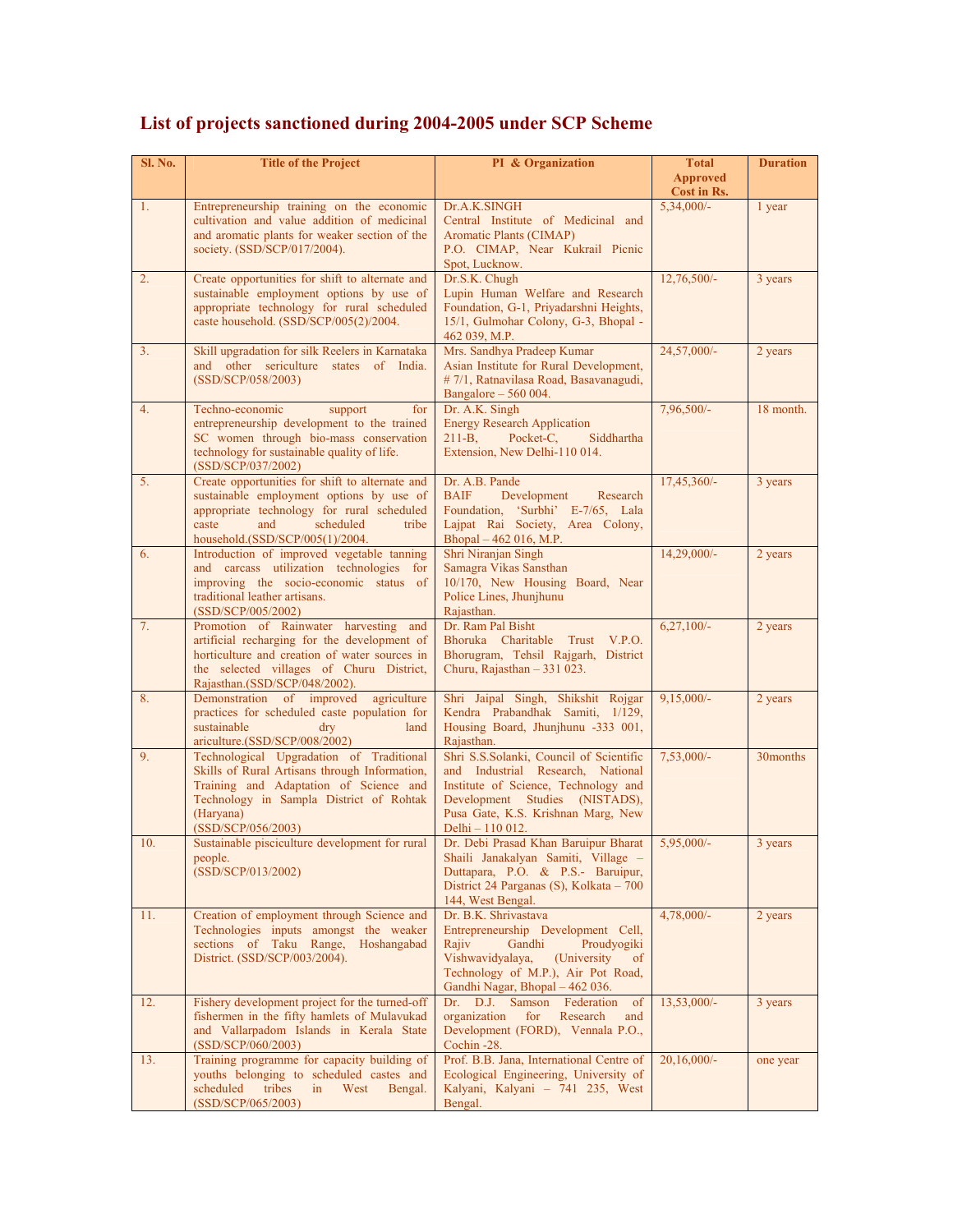| 14. | <b>SC</b><br>Socio-economic<br>development<br>of<br>community of Perungudi village through the<br>intervention of Science and Technology.<br>(SSD/SCP/068/2003)                                            | Shri G. Raja, The WAVES, Centre for<br>Science, Technology and Socio-<br>Economic Development, No.3 & 4,<br>Sambandham Garden, Tharamani Link<br>Road, Velachery -600 042, Tamil<br>Nadu. | $12,40,700/-$ | 3 year    |
|-----|------------------------------------------------------------------------------------------------------------------------------------------------------------------------------------------------------------|-------------------------------------------------------------------------------------------------------------------------------------------------------------------------------------------|---------------|-----------|
| 15. | Rainwater harvesting (Polylined technique)<br>for sustainable agricultural development in<br>Pachhad Block, Sirmaur District (H.P.)<br>[SSD/SCP/054/2003]                                                  | Ravinder<br>Kumar<br>Sharma<br>Shri<br>Himachal Khadi Gramodayog Vikas<br>Sansthan, Village & P.O. Jaihar (Via<br>Sarahan), Tehsil Pachhad, District<br>Sirmour-173 024, Himachal Pradesh | $3,60,744/-$  | 2 years   |
| 16. | Sustainable waste development with livestock<br>integration in Athur village, Andhra Pradesh.<br>(SSD/SCP/013/2003                                                                                         | Dr.V. Sudarsanan, Nehru Yuvajana<br>Sewa Sangham (NYSS), Teachers<br>Colony, Pichatur - 517 587, Chittoor<br>District, Andhra Pradesh.                                                    | $9,02,500/-$  | 30 months |
| 17. | Demonstration of sustainable farming systems<br>for SC/ST in Niwari block, District<br>Tikamgarh. (SSD/SCP/035/2002)                                                                                       | Development<br>Dr.S.N.Pandey<br>Alternatives 1087, Civil Lines, Jhansi-<br>284 001, U.P.                                                                                                  | $13,56,000/-$ | 3 years   |
| 18. | Training to fusion the traditional skills with<br>computer skills in Zari Embroidery.<br>(SSD/SCP/042/2003)                                                                                                | Mrs.P. Rani<br><b>Integrated Women Development</b><br>Institute (IWDI), No.14/57, Thirunagar,<br>Villivakkam, Chennai - 600 049, Tamil<br>Nadu.                                           | $5,48,000/-$  | 6 months  |
| 19. | Improving economic status of the Dalit<br>released bonded labours by introducing<br>appropriate science and technology input in<br>Pollachi Taluk, Coimbatore.<br>(SSD/SCP/042/2002)                       | Shri Kani I. Christopher Multipurpose<br>Social Service Centre, Post Box No.2,<br>Valparai - 642 127, District Coimatore,<br>Tamil Nadu.                                                  | 14,23,050/-   | 2 years   |
| 20. | Introduction of improved flaying<br>and<br>vegetable tanning practices among traditional<br>leather workers in Shahbad block of Baran<br>District, Rajasthan<br>(SSD/SCP/036/2003)                         | Shri Vijay Raghav<br>Bharat Gyan Vigyan Samiti, 80/200,<br>Patel Marg, Nayay Path, Agarwal<br>Farm, Mansarovar, Jaipur - 302 020.                                                         | 8,85,500/-    | 2 years   |
| 21. | Training, awareness,<br>demonstration<br>and<br>promotion of bio-pesticide technologies in<br>villages Tappal, Noorpur, Udaipur, Milik and<br>Birja Nagla of district Aligarh (U.P.)<br>(SSD/SCP/026/2004) | Dr. R.K. Sharma<br>Durga Sewa Sadan, 101, Sushila Vihar,<br>Bhur, Bulandshahr -203 001, U.P.                                                                                              | 8,33,500/-    | 2 years   |
| 22. | Empowering of Scheduled Castes<br>by<br>introducing Science and Technology.<br>(SSD/SCP/004/2004)                                                                                                          | Dr. A.D. Dube<br>Allahabad Gram Swasthya Sewa<br>Samiti, 54/42, Darbhanga Castle, Moti<br>Lal Nehru Road, Allahabad - 211 002,<br>U.P.                                                    | 4,39,000/-    | 1 year    |
| 23. | Technology transfer and development of a<br>model village by skill up gradation and<br>capacity building of rural communities for<br>socio-economic upliftment.<br>(SSD/SCP/069/2003)                      | Dr. Paramjit Singh<br>Forest Research Institute (FRI), P.O.<br>New Forest, Dehradun - 248 006,<br>Uttaranchal.                                                                            | $10,21,200/-$ | 3 years   |
| 24. | Developing sustainable low cost scientific<br>management package of pig rearing in rural<br>areas of North Eastern Region in India.<br>(SSD/SCP/049/2002)                                                  | Dr. Dipankar Bharali<br>Tamulpur Anchalik Gramdan Sangh,<br>P.O. Kumarikata, District Nalbari,<br>Assam -781 360.                                                                         | $10,23,200/-$ | 3 years   |
| 25. | Skill development training in plastics product<br>conversion and finishing techniques.<br>(SSD/SCP/001/2005)                                                                                               | Dr. Vijai Kumar<br><b>Deputy Director</b><br><b>Central Institute of Plastics</b><br>Engineering and Technology (CIPET),<br>(G.O.I), B-27, Amausi Industrial Area,<br>Lucknow - 226 008.  | $4,05,000/-$  | 1 year    |
| 26. | Handloom weaving training cum production<br>center for socio-economical development of<br>rural women and unemployed youths.<br>(SSD/SCP/034/2004)                                                         | Mrs. Gurdev Kaur<br>Gramin Vikas Vigyan Kendra (Regd.),<br>Main Chowk Bazar, Village and P.O.<br>Bilaspur -135 102, Tehsil Jagadhri,<br>District Yamuna Nagar, Haryana.                   | $5,94,000/-$  | 1 year    |